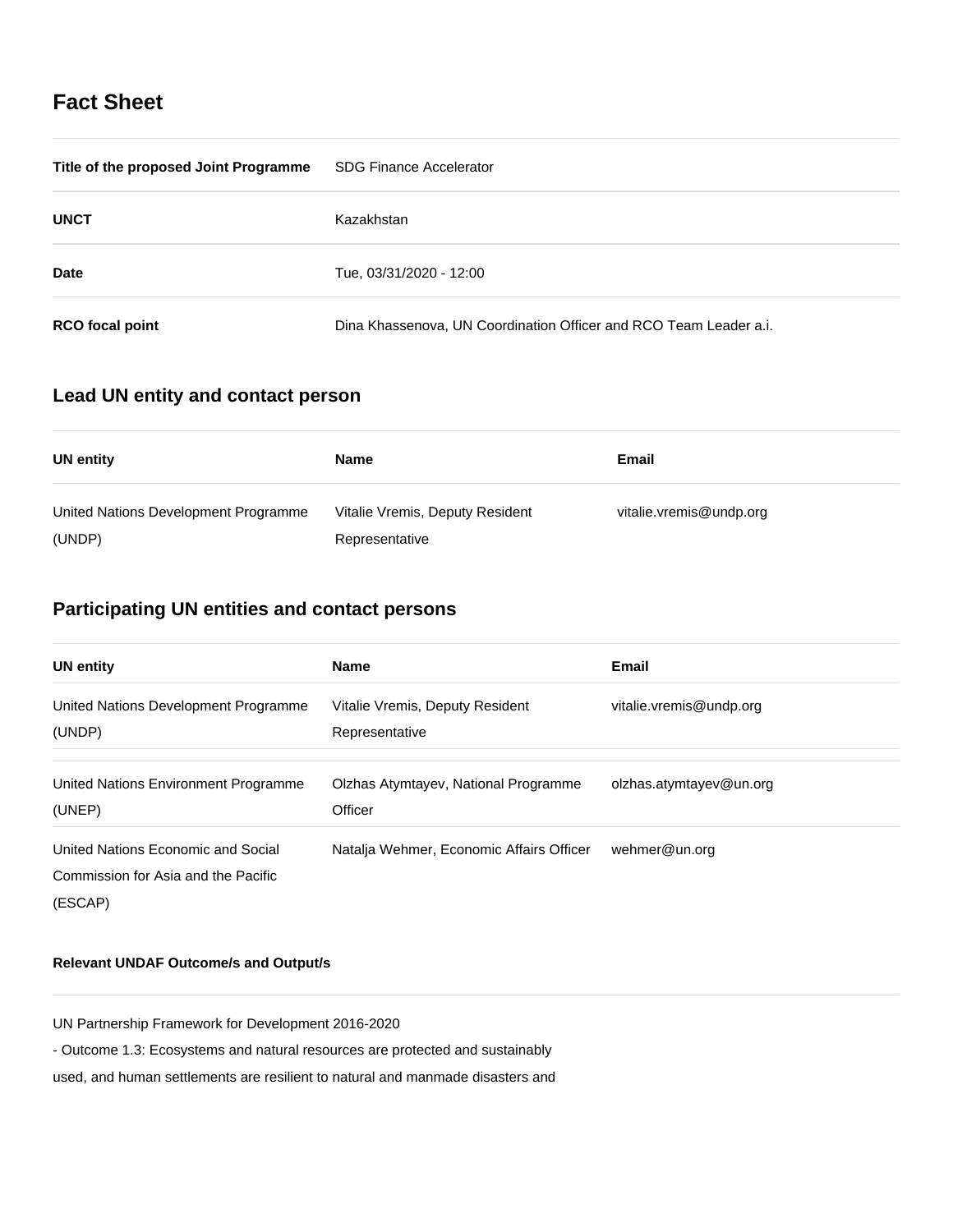#### climate change

- Outcome 3.1: The Government, together with partners, promotes the achievement

of Sustainable Development Goals (SDGs) in the region and leads in promoting and implementing United Nations principles, standards and Conventions

### **Relevant objective/s from national strategic document/s**

Kazakhstan 2050

- A diversified knowledge-based economy in which competitive entrepreneurs make effective and sustainable use of the country's

natural resources

Strategic Plan 2025

- Reform 6: Green economy and environment

#### **SDG targets on which the progress will be accelerated (includes targets from a range of SDGs and development pillars)**

#### **Goal 1: End Poverty**

#### **Goal 2: Zero Hunger**

**Goal 3: Good Health and Well-Being**

### **Goal 4: Quality Education**

### **Goal 5: Gender Equality**

#### **Goal 6: Clean Water and Sanitation**

| <b>Goal 7: Affordable and Clean Energy</b> | 7.2 |
|--------------------------------------------|-----|
|                                            | 7.3 |
|                                            | 7.a |
|                                            | 7.b |

### **Goal 8: Decent Work and Economic Growth**

| Goal 9: Industry, Innovation and Infrastructure | 9.2 |  |
|-------------------------------------------------|-----|--|
|                                                 | 9.3 |  |
|                                                 | 9.4 |  |
|                                                 | 9.b |  |
|                                                 |     |  |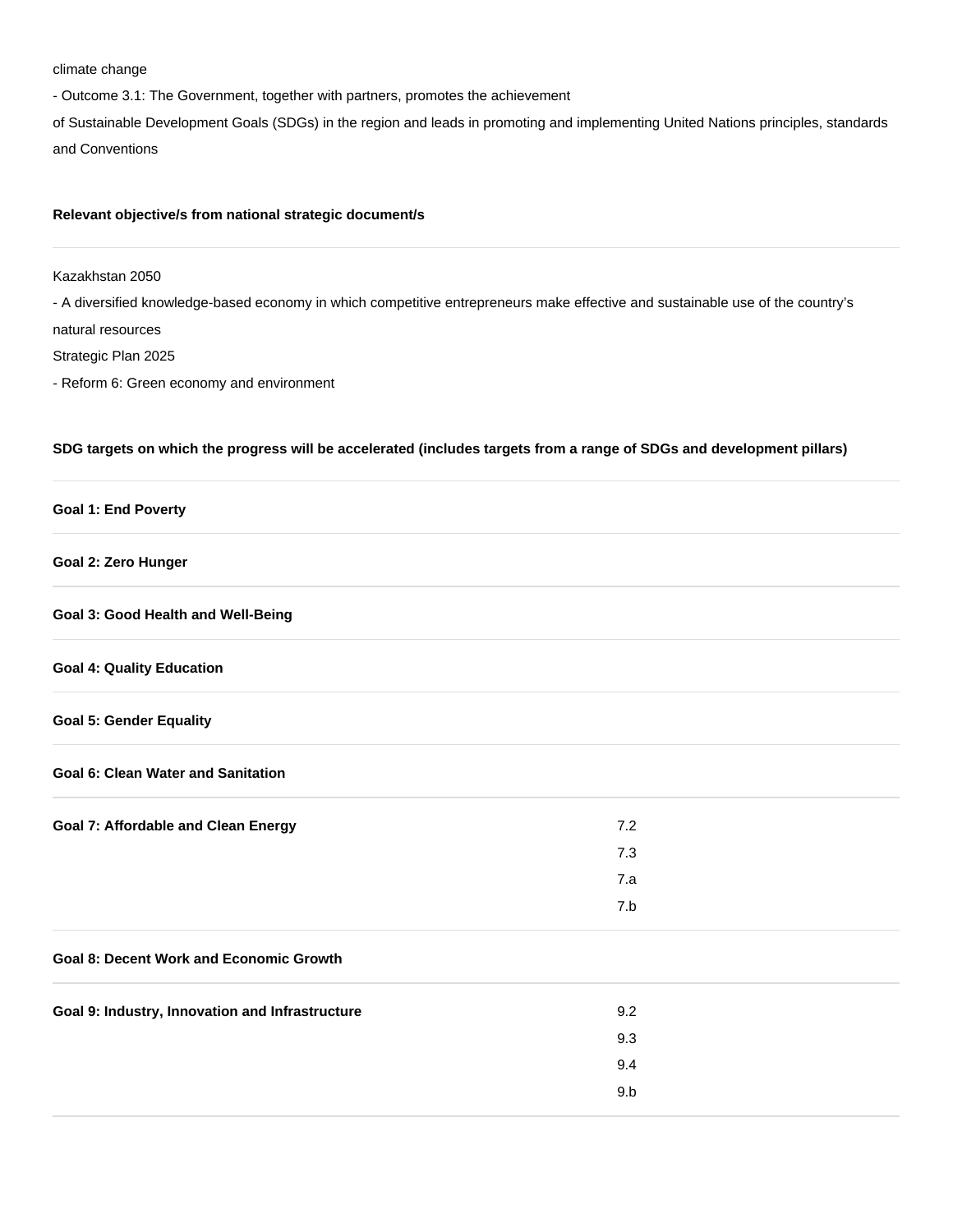### **Goal 10: Reduced Inequalities**

| 11.1 |  |
|------|--|
| 11.3 |  |
| 11.b |  |
| 12.2 |  |
| 12.5 |  |
| 12.b |  |
| 13.2 |  |
| 13.3 |  |
|      |  |
|      |  |

**Goal 15: Life On Land**

**Goal 16: Peace, Justice and Strong Institutions**

**Goal 17: Partnerships for the Goals**

## **Self-Assessment**

| The proposal reflects the integrated nature of the SDGs                                                                                                      | Yes  |
|--------------------------------------------------------------------------------------------------------------------------------------------------------------|------|
| The proposal is based on an inter-agency approach (two or more UN entities<br>involved), with RC coordinating Joint Programme preparation and implementation | Yes. |
| The proposed results are part of the UNDAF and aligned with national SDG<br>priorities                                                                       | Yes  |
| The proposed Joint Programme will be led by government and include key national Yes<br><b>stakeholders</b>                                                   |      |
| The proposal is based on country level consultations, as explained in the Concept<br>note, and endorsed by the government (the letter of endorsement)        | Yes  |

**The proposal is based on the standard template for Concept Notes, it is complete, and it includes:**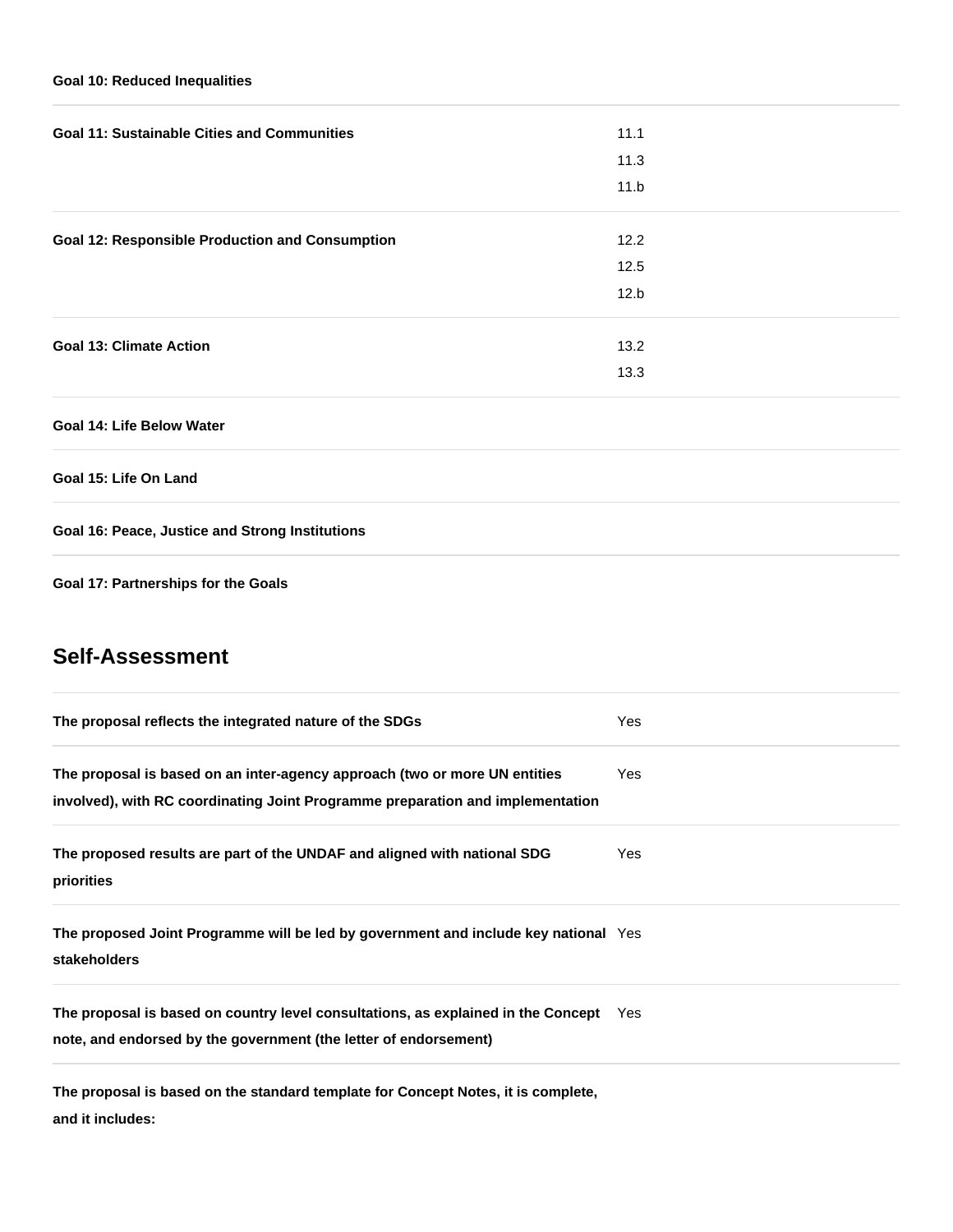- **Theory of Change demonstrating contribution to SDG acceleration and transformation to implement the 2030 Agenda and awareness of relevant financial policy efforts at regional or national level,** Yes
- **Results-oriented partnerships, including a strategy to engage and partner with IFIs/MDBs,**
- **"Quick wins" and substantive outcome-level results, and**
- **Initial risk assessment and mitigation measures.**

**The proposal is expected to leverage resources for the SDGs at scale** Yes

## **Proposal for Joint Programme**

#### **1. Summary of the Joint Programme**

The SDG Finance Accelerator, a Joint Programme of UNDP, UNEP, and ESCAP, will implement and scale up financial mechanisms to mobilize and leverage public and private investment in SDG-aligned technology, practices, and enterprise in Kazakhstan.

The economy of Kazakhstan is one of the most carbon-intensive on Earth, with the 8th-highest kgCO2/GDP of 190+ countries. Kazakhstan ratified the Paris Agreement in 2016. It has also set official national targets of 3% renewable electricity supply by 2020, 10% by 2030, and 50% by 2050. On its present trajectory, however, Kazakhstan is not on track to fulfill its potential nor its commitments on GHG reductions and energy transition.

Considering all forms of state, commercial, and IFI financing together, green investment in Kazakhstan has been estimated at only 1/40 of the level needed to achieve Kazakhstan's Nationally Determined Contributions (US \$9-11 billion). In order to address this shortfall, and to fill even broader gaps in investment toward all SDGs, Kazakhstan urgently needs scaled-up investment, especially in the private sector, delivered via innovative mechanisms and supporting policies. (See Section 2 for fuller elaboration of barriers and needs.)

The Joint Programme targets the new mobilization of at least \$150 million in private finance and \$90 million in public funds, reaching 400+ projects (including 100 SMEs and 100 run by women) by 2024. The SDG Finance Accelerator will achieve these results by implementing new state, private, and blended finance mechanisms together with numerous confirmed partners, and by enhancing the pipeline linking SDG-aligned projects and enterprises with such financing.

The Joint Programme is a multi-component platform, comprising several elements already proven viable for scale-up, plus innovations to be piloted, leading to the following solutions.

1. New leveraging of private investment

-- Scale-up of green financial mechanisms already successfully piloted by UNDP (interest subsidy, collateral waiver, microfinance), with transition from donor funding to blended government/private finance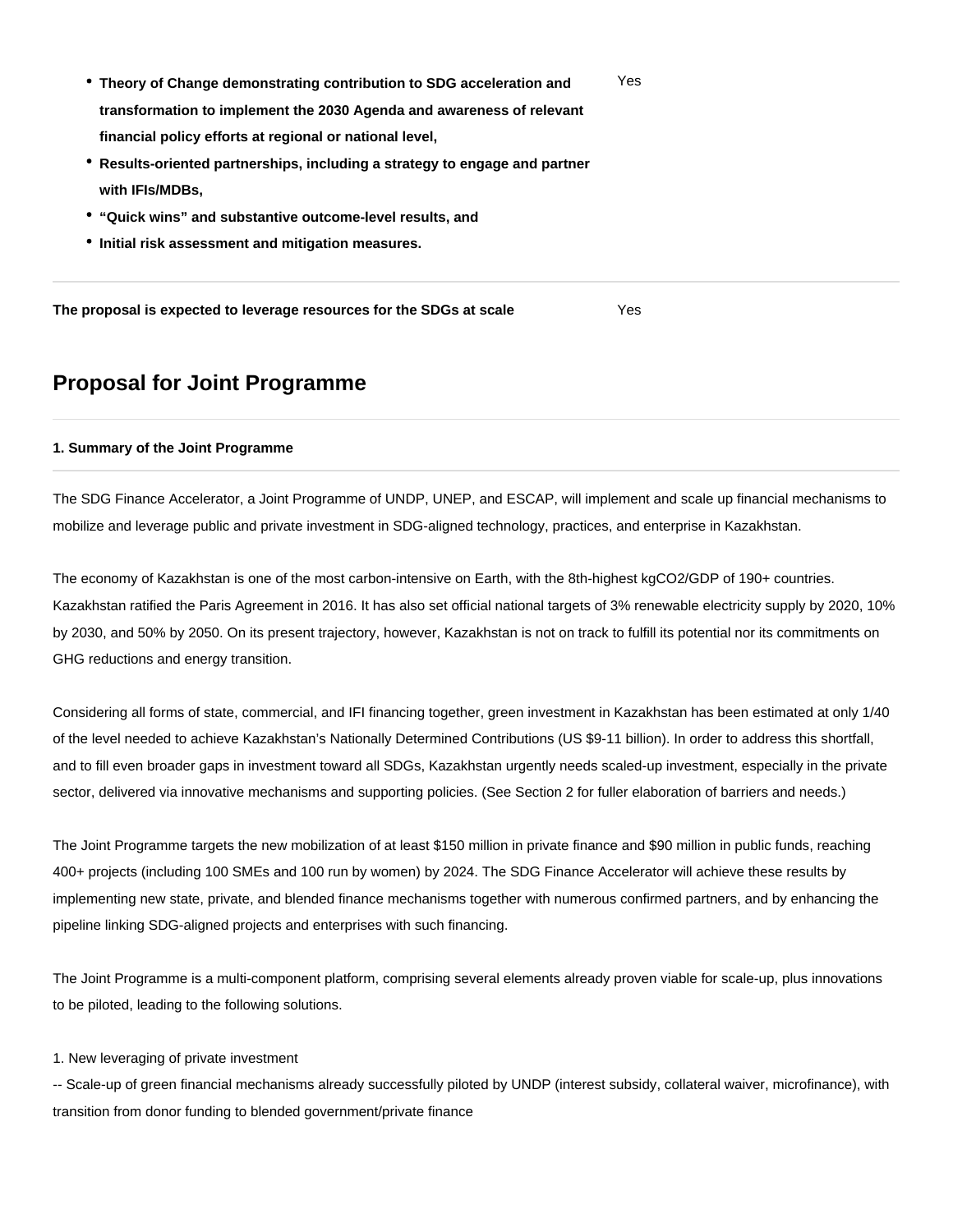- -- ESCO and commercial finance mechanisms for housing and utility services
- -- Pooling mechanisms for carbon credits, enabling participation of SMEs and apartment associations

#### 2. New mobilization of public funds

-- Unlocking and optimization of state spending, including dedicated SDG-aligned funds, via clarified policy and eligibility criteria

#### 3. Pipeline support

-- Confirmed role in pipeline support for green bonds developed by Astana International Financial Centre (AIFC), green venture fund of ADB, concessional loans of EBRD, and instruments mentioned above

4. Prioritization and de-risking of public and private investment via "big data"

#### **2. Thesis and theory of change of the Joint Programme**

The Joint Programme reflects a multidimensional theory of change. Barriers are met with matching actions, leading to the mobilization and leveraging of both public and private financing, and ultimately to environmental, social, and economic impacts.

Barrier 1: For many businesses, commercial financing for SDG-aligned activity remains inaccessible because of high interest rates and collateral requirements. Remedies (subsidies, guarantees, ESCO financing, microfinance) have been successfully piloted by recent UNDP projects, but they have not been scaled up, and remain dependent on limited donor funding.

Response: Continuation and scale-up of these mechanisms, with transition from donor funding to blended government/private finance. UNDP is already working with national agencies on revising the national energy-efficiency law, under which the Ministry of Industry would apply budget resources to subsidies and guarantees now covered by GEF. The Joint Programme will expand commercial financing and microfinance within these mechanisms, as well as completely new instruments (see section 4).

Barrier 2: Some stakeholders (SMEs, apartment owner associations, women entrepreneurs) face additional barriers to commercial finance because of low administrative/financial capacity, organizational complexities, and M&V burdens.

Response: Training, pooling of projects, and delivery of unified M&V protocol for documenting energy savings, cost savings, emissions reductions, and other SDG impacts.

Barrier 3: State budget resources for green finance are limited. There is a significant untapped opportunity to direct national budget resources at much higher volumes and greater efficiency – especially dedicated funds from pollution fees and waste tariffs.

Response: Clarification of specific policies, eligibility criteria, and disbursement processes for these funds, with technical support for implementation and oversight.

Barrier 4: The mere existence of financial instruments is not enough. There remains a pressing need for an enhanced pipeline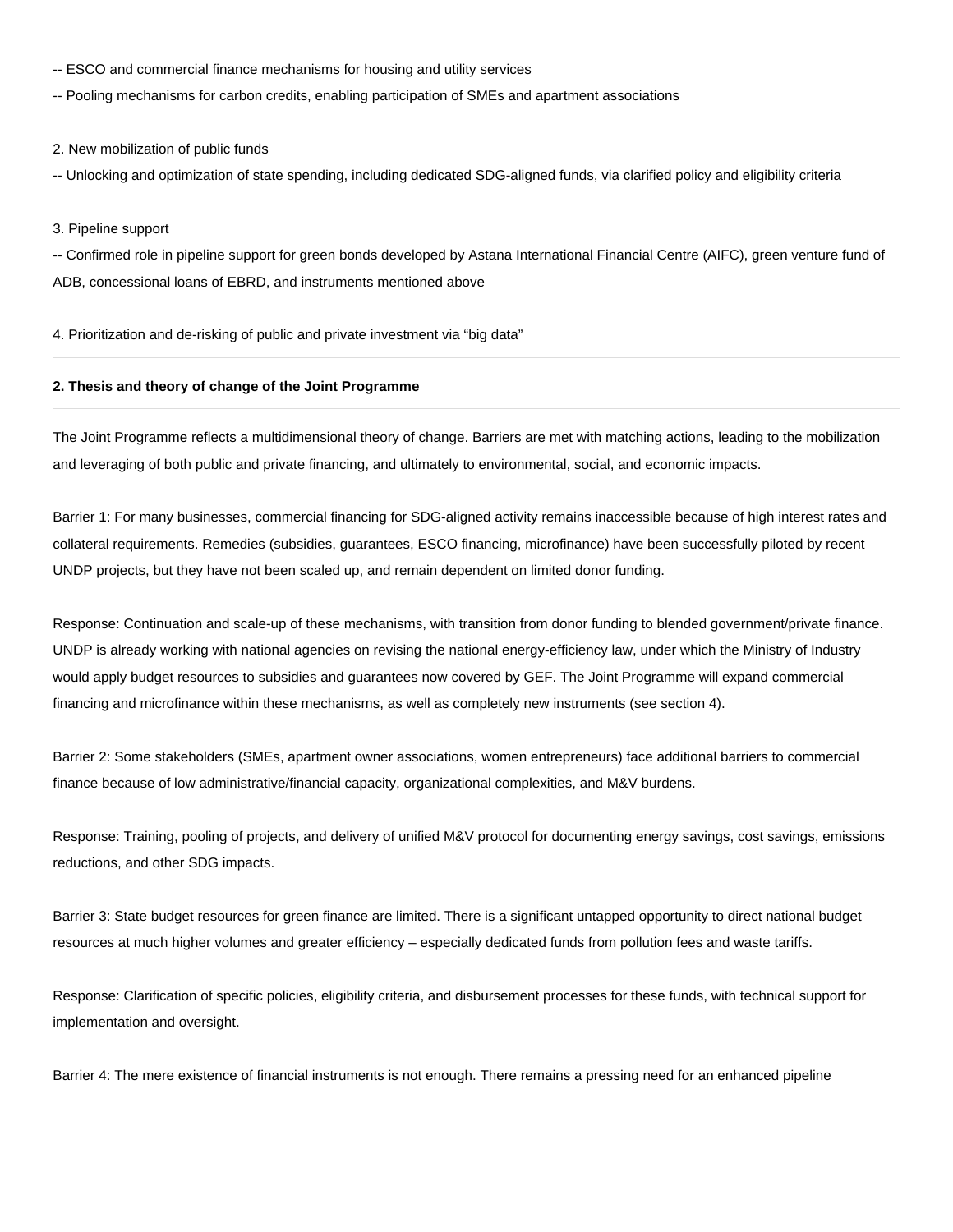connecting bankable SDG-aligned projects to financial instruments.

Response: The new International Green Technologies and Investments Center (IGTIC) has a state mandate to develop green enterprise, but lacks effective financing linkages. At IGTIC's request, the Joint Programme will deliver incremental pipeline support, including guidance to enterprises on financing options; support for due diligence; technical review; and short-listing of projects. The pipeline will include linkages not only with the aforementioned subsidy, guarantee, microfinance, and state-funded mechanisms, but also with green bonds, venture capital, carbon credits, and concessional loans.

Barrier 5: "Big data" on energy consumption, building stock, population, landscape types, and other parameters are disjointed, with no integrated analysis to identify, optimize, and de-risk investment opportunities.

Response: Integration and analysis of big data by a core of experts, focusing initially on buildings and utilities (identifying worstperforming buildings and most vulnerable residents, prioritizing upgrades).

By lifting targeted barriers, all these actions will lead to mobilization of commercial, public, and blended finance at an unprecedented level, leading directly to scaled GHG emissions reductions and other SDG impacts.

This theory of change is based on assumptions of government support for SDG-aligned investment, availability of funds from government and IFIs, and alignment with priorities of private-sector investors and implementing entities. Initial consultation with

#### **3. What are the expected results of the proposed Joint Programme?**

The Joint Programme aims to achieve the following results by the end of 2024. All targets are indicative and will be confirmed or refined during the preparation of the full Joint Programme.

• New private commercial finance for SDG-aligned projects and enterprises, leveraged via interventions of the Joint Programme Target result: \$150 million

Verification means: Written agreements, program documentation, required financial reporting under various mechanisms, with anonymization and disclosure procedures to be agreed upon with banks and other implementing entities. (Definition of "green" and "SDG-aligned" based on national policy frameworks.)

• New state budget allocations to SDG-aligned projects and initiatives

Target result: \$90 million

Verification means: Official state budget figures; reporting on spending by national agencies and regional/local administrations.

• IFI financing for SDG-aligned projects and enterprises, leveraged via interventions of the Joint Programme

Target result: \$30 million

Verification means: Written agreements, program documentation, required financial reporting under various mechanisms, with documentation of how the Joint Programme's pipeline support led directly to connections with the respective IFIs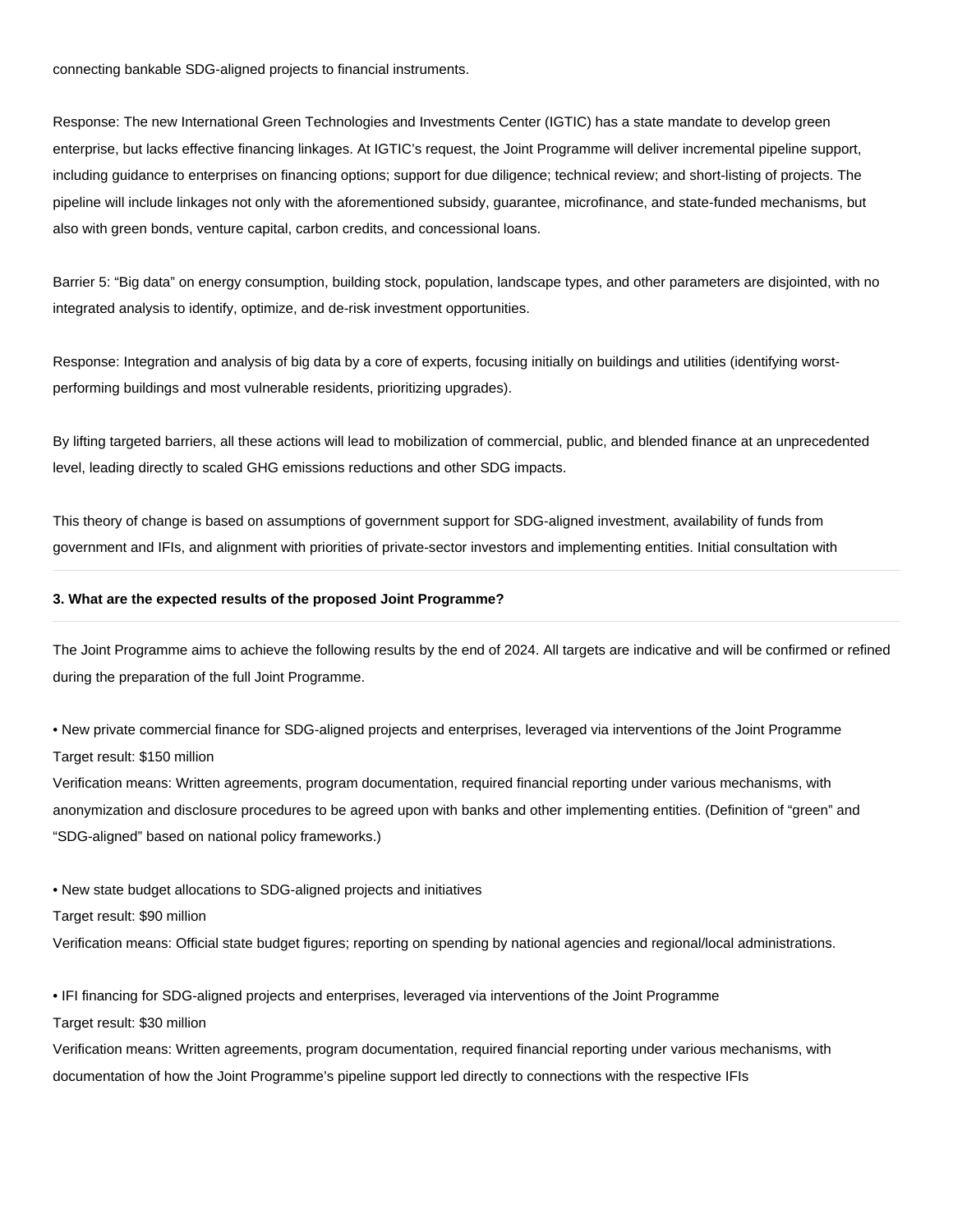#### • Greenhouse gas emissions reductions

Target result: 9 million tonnes CO2eq

Verification means: Project-by-project evaluation of energy savings and avoided emissions

• Number of beneficiary companies

Target result: 400 companies, including 100 SMEs and 100 women-owned or women-run entities Verification means: Written agreements, program documentation, required financial reporting under various mechanisms

The SDG Finance Accelerator will focus initially on projects with climate impact, with greenhouse gas (GHG) emissions reductions as the primary SDG-related indicator. During preparation of the full Joint Programme, and into the first two years of implementation, the SDG Finance Accelerator will assess opportunities to expand into other areas, such as waste reduction, land reclamation, and health care delivery. SDG indicators for these areas will be added and tracked as projects are identified.

Monitoring and evaluation in all areas, especially those involving governmental and blended finance, will take place in conjunction with ongoing joint development by UNDP and the government of Kazakhstan of a permanent unified platform for planning and tracking of SDG-aligned programs and spending. The enabling framework of this platform, as well as the actual mechanisms implemented by the Joint Programme, will persist even after 2024, continuing and expanding SDG-aligned investment flows.

These targeted results are all directly aligned with the current UN Partnership Framework Document (especially Outcomes 1.3 and 3.1), as well as Kazakhstan's Strategic Plan 2025 (Reform 6 on Green Economy) and Kazakhstan 2050 (commitment

#### **4. Describe the innovative nature of the Joint Programme**

The Joint Programme will deliver innovation in multiple ways.

- New commercial financing mechanisms that are now nonexistent or have negligible market traction in Kazakhstan
- -- Green bonds (pipeline support to AIFC)
- -- Green venture capital (pipeline support to ADB)
- -- Collateral waiver for projects for which reflows are stably established, thus freeing the collateral for new projects
- New commercial financing mechanisms to reach stakeholder groups for whom existing instruments are inaccessible

-- Pooled ESCO service delivery and commercial financing for apartment owner associations, which currently lack the cash to pursue building energy-efficiency upgrades

-- Monetization of GHG emissions reductions via new mechanisms for carbon credits, especially involving entities facing administrative or M&V barriers (municipalities, apartment associations, SMEs)

-- Expansion of microfinance to stakeholders not reached by existing programs and instruments (e.g., livestock and water management in remote regions to prevent overgrazing)

• New public funding mechanisms

-- Application of large dedicated funds collected from pollution fees and waste tariffs, with guidance to local administrations on how to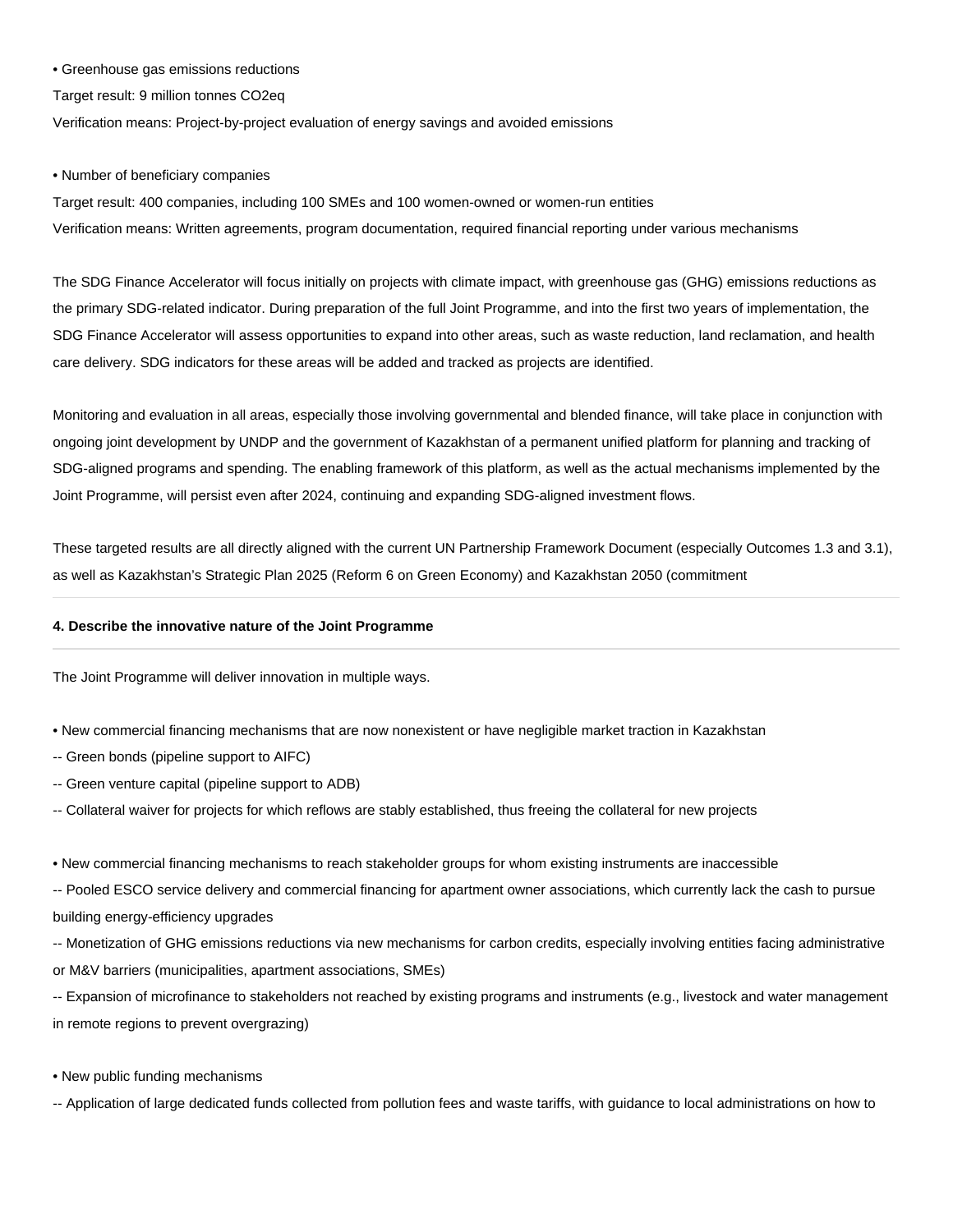• New blended public-private financing mechanisms

-- New state budget support for interest subsidies and loan guarantee mechanisms currently supported by GEF funds

-- Expanded access of microfinance organizations to global credit markets, with credit secured by bonds issued by state enterprise fund DAMU

• New methods for executing and tracking finance transactions, such as the use of blockchain for ESCO contracting. The Kazakhstan office of Bitfury, the world's leading blockchain technology company, has expressed readiness to work with the SDG Finance Accelerator on piloting such methods.

• Application of new "big-data" analysis methods to prioritize and de-risk green and SDG-aligned investments and to help scope out new and alternative program interventions

• Application of new design-based thinking, sense-making, solution mapping, and experimentation in keeping with best practices promoted by UNDP's global learning network of 60 Accelerator Labs.

These innovations are new to Kazakhstan because the approaches and tools are themselves new, having just been conceived by UNDP projects, or having arrived after recently emerging elsewhere in the world. Introduction of these innovations now is extremely timely in Kazakhstan, given the country's prominent strategic commitment to technological innovation, economic diversification, privatesector development, and emergence as Central Asia's leader in global financial markets. Eventually, the tested solutions

#### **5. Expected added value of the UN and the Joint SDG Fund**

During project scoping, the UN in Kazakhstan has assiduously sought to define a clear niche within the ecosystem of agencies currently supporting green and SDG-aligned finance in Kazakhstan, so as to tap synergy, avoid redundancy, and assure additionality. After direct consultation, all these agencies have agreed on the proposed role and additionality of the Joint Programme.

The SDG Finance Accelerator will perform vital functions that no other agency – national or international, public or private – is currently carrying out. Through the accelerator, the UN will create and sustain financial mechanisms that no other institution currently offers (see especially Section 4 above), reaching large economic sectors and major stakeholder groups such as SMEs and apartment associations, for whom "business-as-usual" offerings are inaccessible. Furthermore, government, commercial and IFI partners all note that pipeline support via the Joint Programme will fill a critical void, thereby expanding financing via both new and existing mechanisms to levels far beyond the status quo.

The Joint Programme is built on the foundation of the UN's unique experience in SDG finance in Kazakhstan, especially UNDP's expertise and recent successes in piloting green finance mechanisms for energy efficiency and renewable energy. UNDP, UNEP, and UN ESCAP also bring a comprehensive network of contacts and an unmatched position as trusted partners of government ministries, national agencies, local administrations, utility service providers, IFIs, private-sector enterprises, national technical experts, and civic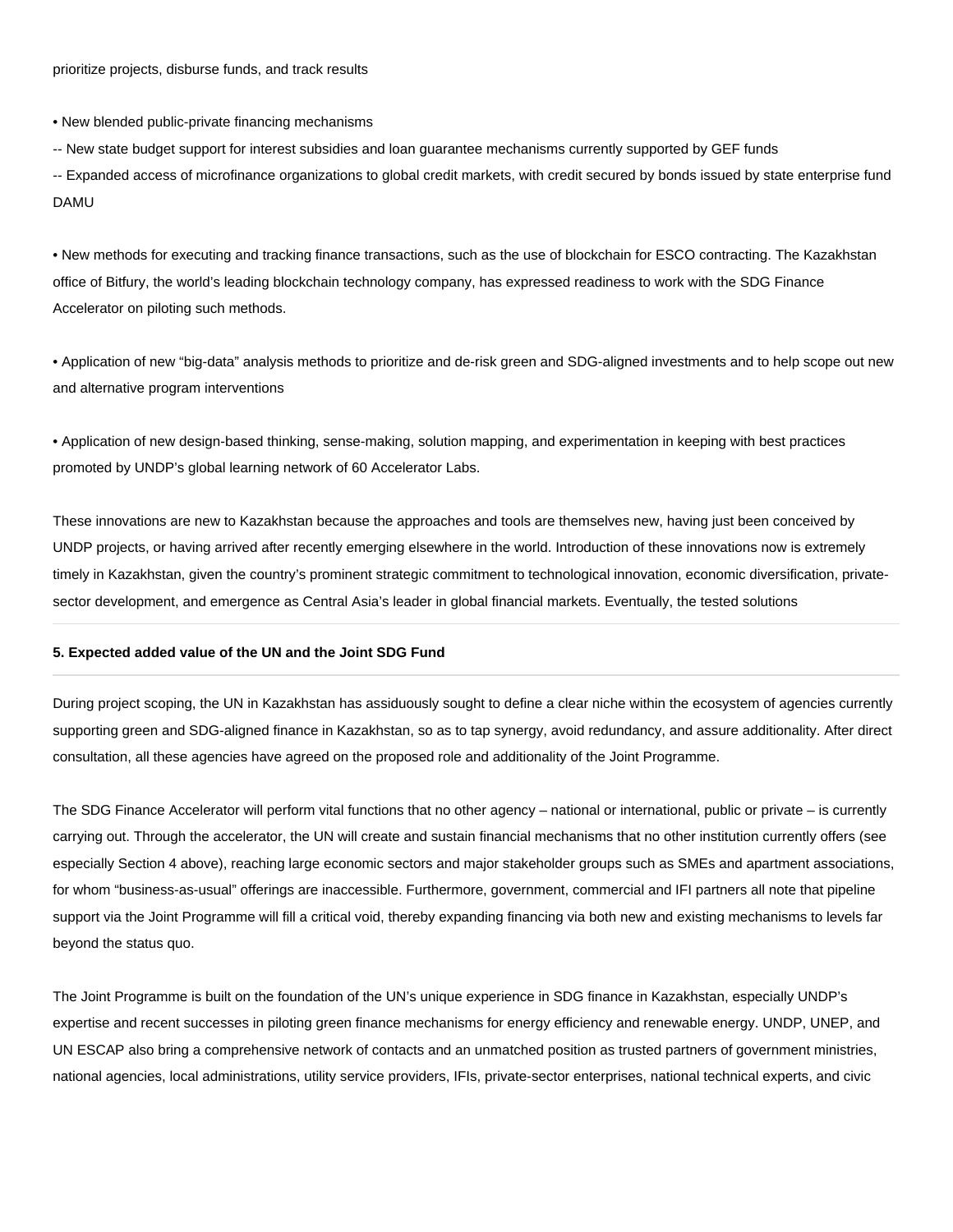The Joint SDG Fund's support will be essential in the initial launch of the SDG Finance Accelerator, covering 40 percent of projected operating costs from late 2020 through 2024. Other anticipated sources of support to cover the remaining 60 percent (see section 8 below) are not yet secured. Therefore the Joint SDG Fund grant would be the cornerstone not only of all

#### **6. Leadership and implementation of the Joint Programme**

The Joint Programme will be implemented by UNDP, UNEP, and ESCAP. The UN Resident Coordinator and RCO will oversee implementation, agency coordination, evaluation, and reporting.

UNDP will play the central role in project management, as well as most aspects of technical support, development and deployment of financial instruments, managing partnerships, engagement of women, and monitoring and evaluation. UNDP already has a core of program staff and national experts with deep recent experience in green finance for energy efficiency, renewable energy, and sustainable land management.

UNEP is already working closely with UNDP and the government on updating the Green Economy Concept. Building on these connections, as well as its recent work on green public procurement and financing, UNEP will contribute to the Joint Programme especially in development of a "Green Finance Framework" containing policies and eligibility criteria for green bonds and other new instruments. Collaboration on this framework has already been confirmed with the AIFC.

ESCAP's in-house regional finance team will provide additional technical support based on agency experience with green bonds (recently introduced in Bhutan) and public-private partnerships. ESCAP's statistical division will support the Joint Programme on best practices in accounting and SDG impact assessment. ESCAP will also serve as the project's focal point for relevant space agencies with regard to satellite imagery and "big data" analysis.

Collectively, these three agencies, together with national and international partners outside the UN, have the full broad financial knowhow and management capacity needed to make the Joint Programme a success.

#### **7. Expected period of implementation**

This Joint Programme seeks funding from the Joint SDG Fund for the first four calendar years of operation (2021-2024). This time period is needed to allow for implementation and scaling of existing and new mechanisms, verification and evaluation of both financial performance and SDG impacts, and transition to subsequent sources of funding.

During the four-year grant period, the Joint Programme will track the indicators listed in Section 3, with reporting annually and/or at the two-year midterm point, as required. In addition, the project will aim for these "quick wins" and milestones achieved by midterm, which are fully aligned with the aforementioned national strategies and associated legislation.

• Successful transition of subsidy and guarantee mechanisms for green finance from donor funding to blended government/private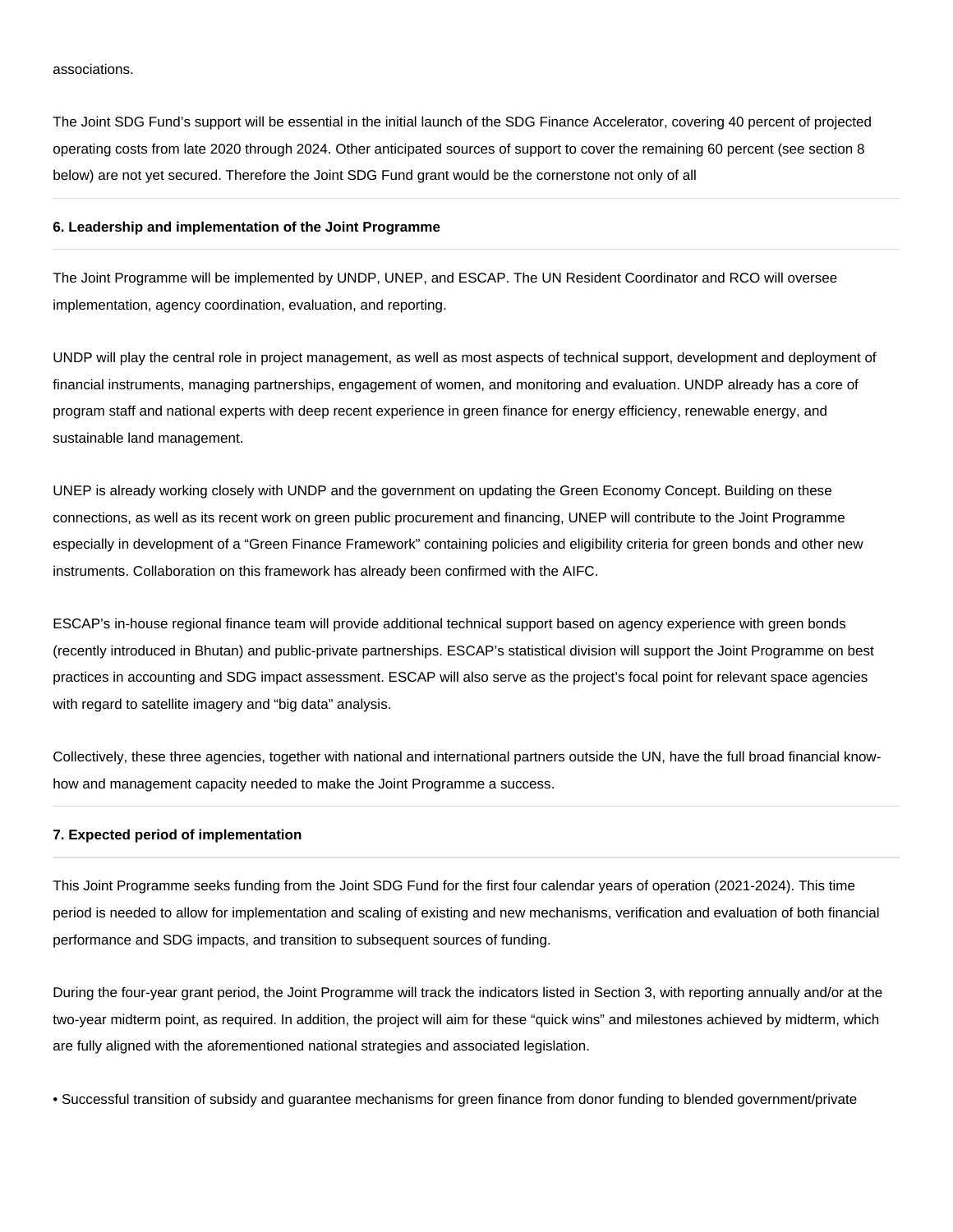finance.

• Establishment of at least one new mechanism for mobilization of public funding, one for blended funding, and two new mechanisms for commercial finance, involving a total of at least \$40 million per year.

• Delivery of at least 100 projects into the pipeline for existing and new financial mechanisms, yielding completed deals.

• Completion of integrated data analysis of building stock, heat and electricity use, and associated prioritization of energy efficiency upgrades in

#### **8. Cost, co-funding, and co-financing of Joint Programme**

The total anticipated cost for creation of the SDG Finance Accelerator and implementation of proposed activities from late 2020 through 2024 is US \$17,200,000. This amount will cover the following costs:

• Full-time project staff, including the director; staff experts in finance (2), data (2), policy, and communications; and an administrative assistant;

- National and international consultants on finance, data, media, technical review, etc.;
- Subsidies and guarantee funds for piloting new financial mechanisms;
- Domestic travel to all regions of Kazakhstan for project management, research, and outreach;
- International travel for knowledge-sharing (projected at one event per year);
- Internet and communications fees;
- Printing, publications, events, and other costs of outreach;
- Office space;
- Office equipment and supplies.

The UN in Kazakhstan is requesting \$6,880,000 from the Joint SDG Fund to support the SDG Finance Accelerator during this period. This requested sum would cover 40 percent of the projected total cost from inception through 2024. The remaining 60 percent will be covered via other grant funds sought by UNDP and UNEP; contributions from Bitfury and other private companies; and cost-sharing by partner organizations and agencies. Contributions of other organizations will cover a share of the cost of subsidies and guarantees; hiring of consultants; free or steeply reduced rental of office space, most likely on the premises of IGTIC; and other expenses to be determined. The UN will also seek support for the SDG Finance Accelerator from the government of Kazakhstan.

The projected \$17.2 million includes the operating expenses and revenues of the Joint Programme itself. Projected leveraged cofinancing created by the SDG Finance Accelerator is estimated separately at \$270 million. See sections 3 and 11 for details on projected co-financing and leverage.

All of these projections of costs, revenue, co-funding, and co-financing are indicative and will be confirmed during the project preparatory period.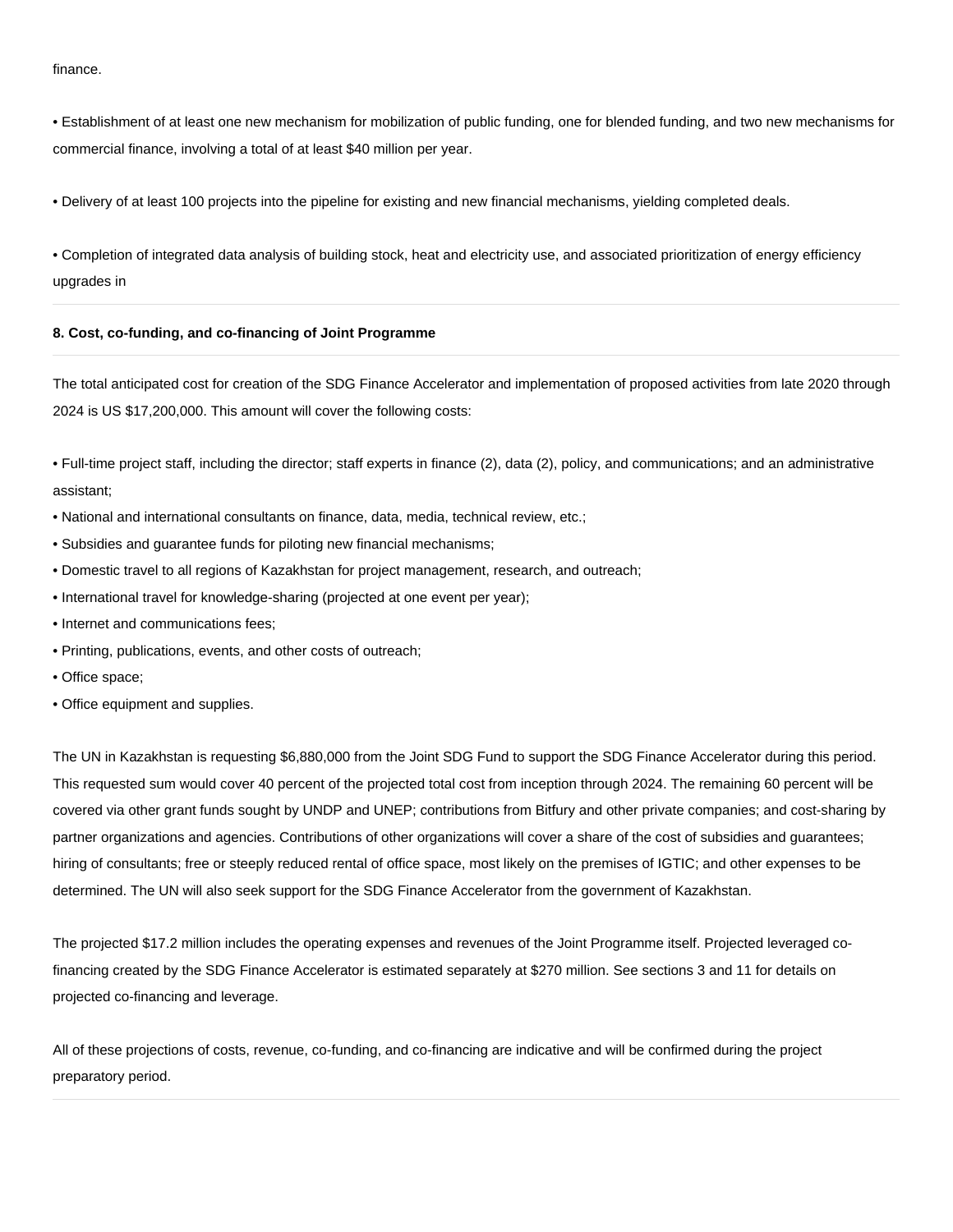#### **9. Risk assessment**

The proposed Joint Programme builds upon a stable foundation of previous initiatives, enabling conditions, and UN partnerships. Still, there are risks to monitor and manage. They fall into four main categories, each with its own proposed mitigation approach.

• Investment risk. Green and SDG-aligned investments in Kazakhstan are still new and therefore may involve heightened risk. A core principle of the Joint Programme is to apply targeted support (subsidies, guarantees, concessional interest rates, etc.) to reduce investment risk for commercial investors, lenders, and borrowers alike, thus setting the stage for scaled, financially sustainable SDGaligned services and practices. Due diligence will be applied for all supported investments to help ensure bankability and reduce risk. New mechanisms will be piloted and evaluated before scale-up.

• Other market risk. There is also a risk that uptake of SDG-aligned investment will lag because of low readiness among implementing companies, especially in remote regions. This too will be a primary focus of the Joint Programme (see discussion of pipeline support above). In conjunction with IGTIC (whose very mission is to nurture such expertise and bring it to market), the Joint Programme will apply particular effort to identifying and filling the greatest gaps, helping skilled companies expand into new regions, and developing indigenous technical capacity.

• Political risk. Since becoming the nation's second president in March 2019, Kassym-Jomart Tokayev has emphasized the importance of consistency and continuity of reforms, in accordance with its 2050 strategy, as well as its stated commitments to GHG reductions and transition to renewable energy. The risk of drastic changes to Kazakhstan's overall trajectory and aspirations is very low.

Certain policies to be promoted under the Joint Programme (for example, definition of rules and eligibility criteria for green investments and national funds) do involve a complex balancing of stakeholder input. This process, though not entirely predictable, is manageable via a normal process of negotiation and feedback. The UN has unmatched experience with this policy-development process at all levels in Kazakhstan, from broad national strategy to specific legislation.

• COVID-19 risk. The government is aggressively seeking to contain the novel coronavirus and its economic impact. Still, as in all countries, risks of disruption may apply. As needed, the Joint Programme will align its initiatives with national economic stimulus measures.

This Joint Programme will not conflict with UN

#### **10. Convening the private sector and engaging IFIs/DFIs**

For the scoping of this Joint Programme, building upon strong existing ties developed over years of collaboration across multiple projects, the UN team led by UNDP has conferred with representatives of numerous national and international agencies involved with green finance, as well as commercial banks and private-sector enterprises, including IGTIC, AIFC, DAMU, EBRD, ADB, the World Bank, Sberbank, and others. These discussions have included individual meetings as well as an open multi-agency convening on January 30, 2020. These discussions have led to broad affirmation of the concept for this Joint Programme, as well as feedback that has been broadly integrated here. (UNDP expects to add other agencies involved with green and SDG-aligned finance, including the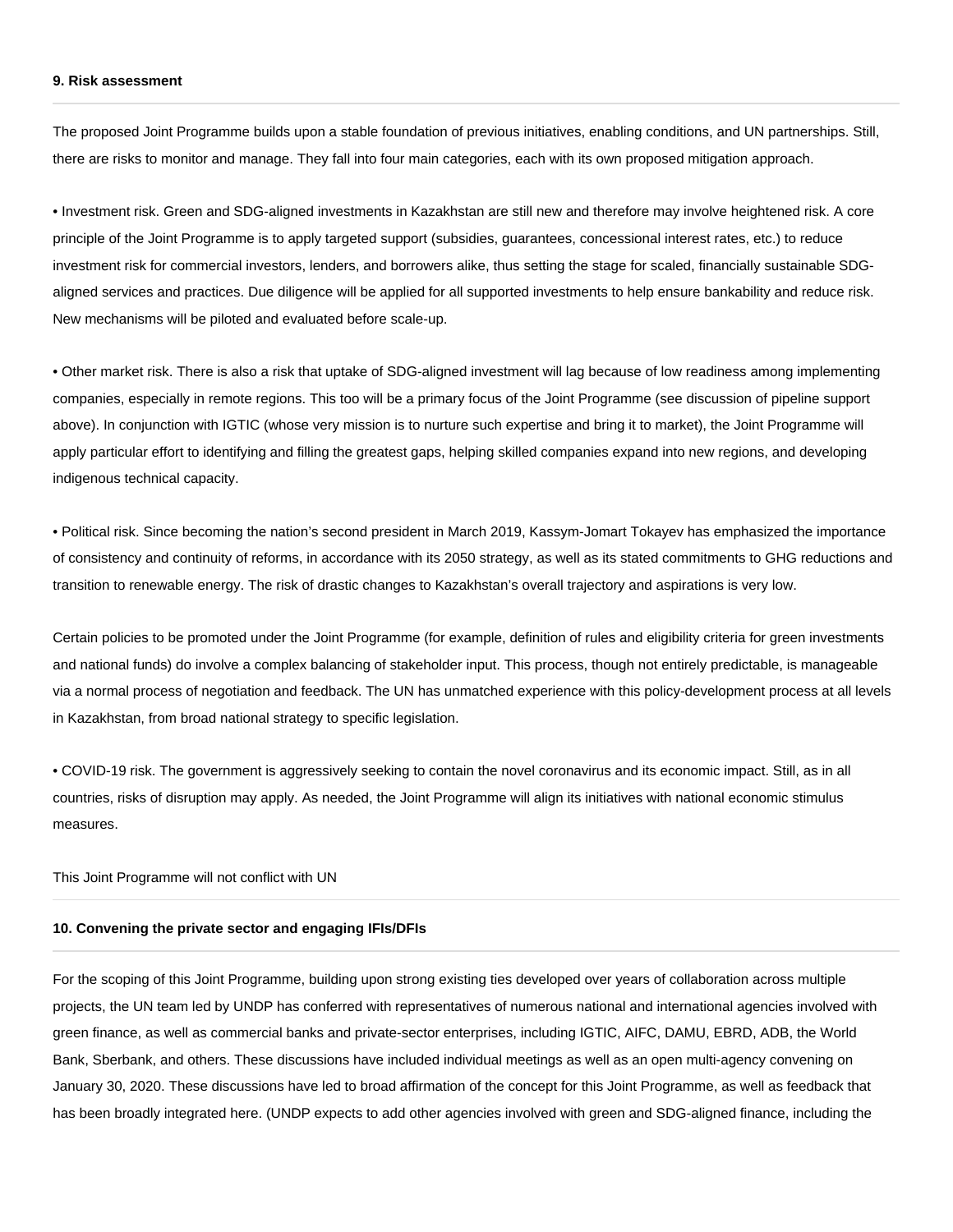During implementation, the SDG Finance Accelerator will continue this approach of collaborative convening, welcoming inputs and nurturing partnerships as a top priority. The Joint Programme will also actively pursue "crowding-in," engaging with a wide range of stakeholders not traditionally involved with green or SDG-aligned finance, from apartment owner associations and SMEs to the blockchain giant Bitfury and other progressive companies.

#### **11. Leverage and catalytic function**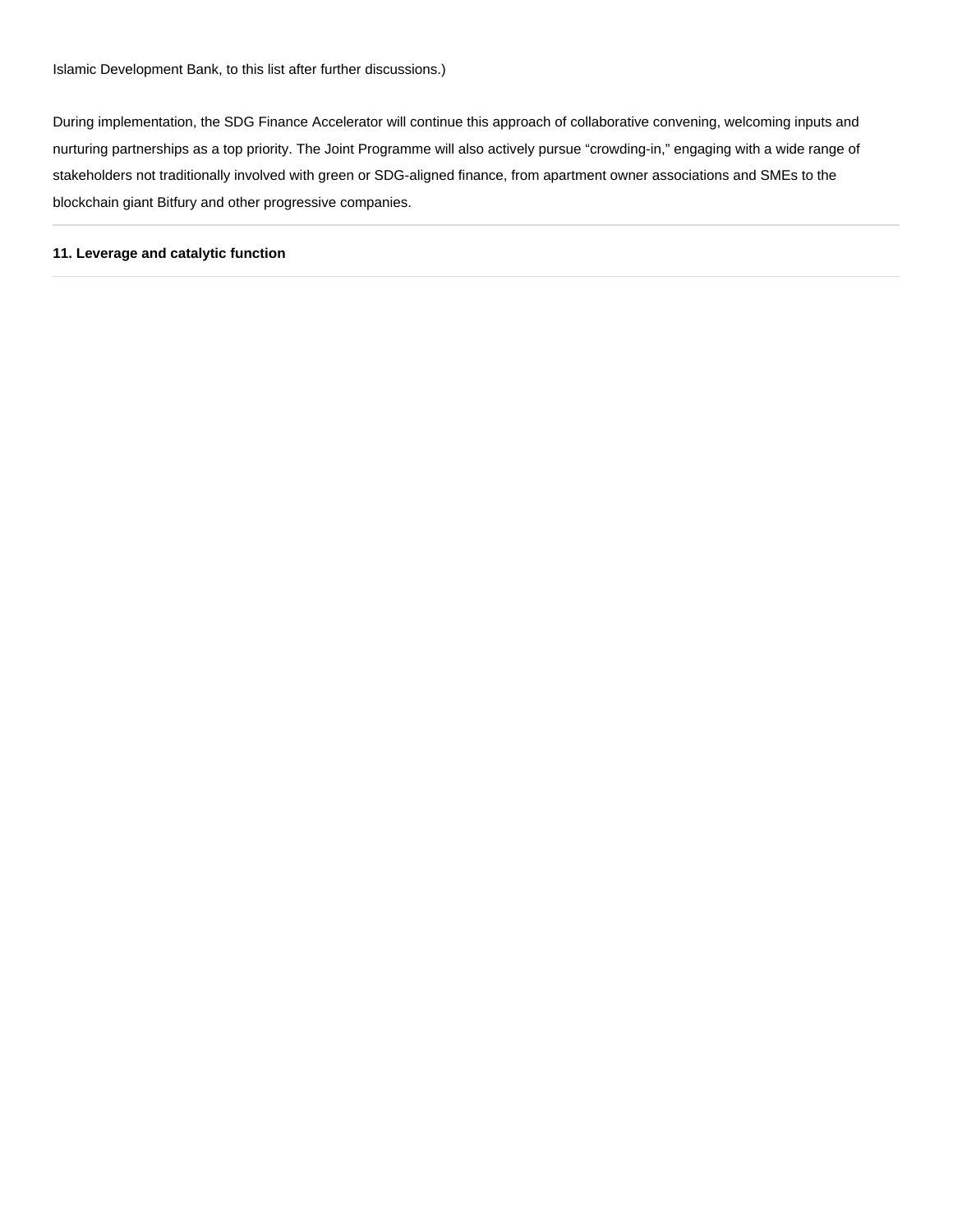Through three recent GEF-funded projects in Kazakhstan, UNDP has compiled a successful track record creating financial leverage and driving projects into pipelines for commercial and blended financing.

• UNDP has created a mechanism to reduce interest rates for energy-saving projects by 10 percentage points via a GEF-funded subsidy, run through DAMU with commercial bank financing. This mechanism has led to the issuance of 36 commercial loans, in which every \$1 of subsidy mobilized about \$9.50 in investment, including \$4.40 in loans.

• UNDP has created a mechanism to use GEF funds to guarantee loans by covering 85 percent of collateral requirements. This mechanism has supported seven projects to date, in which every \$1 in provided guarantees mobilized about \$4.40 in investment, including \$3.40 in commercial loans.

• Taken together, these two mechanisms have mobilized about \$10.8 million in investment (including \$5 million in loans and \$5.8 million in companies' own resources) from about \$1.3 million in subsidies and guarantees. Administrative costs (staff salaries, promotion, etc.) paid by GEF constitute a small fraction of the subsidies and guarantees themselves, with minor additional administrative costs covered in kind by DAMU and participating banks.

Therefore, in all, the leverage ratio of these mechanisms is about 7:1 (defined here as total mobilized private investment divided by donor contribution).

UNDP foresees that similar private finance leverage can be achieved via continuation and scale-up of these mechanisms. Note that if such leverage is to be calculated as the total mobilized investment divided by Joint SDG Fund dollars spent, then the leverage ratio will likely be much higher than 7:1 because most or all of the subsidies and guarantees would be covered by the government, not the Joint SDG Fund grant.

UNDP further estimates that similar or greater leverage ratios can be achieved through the other mechanisms to be promoted by the SDG Finance Accelerator (see sections 3 and 4 above). Mobilization of government funds and IFI funds will yield particularly efficient leverage of the Joint SDG Fund grant (possibly in the range of 10:1 or much higher), because results will be driven by policy and pipeline support, which are less cash-intensive than direct subsidies and guarantees.

All activity of the Joint Programme will follow the process, successfully established in the GEF-funded projects, of initial piloting and then scale-up across subsectors and regions. Some mechanisms are ready for such scale-up already, while

#### **12. Technical support and seed funding**

The UNCT in Kazakhstan requests \$120,000 to complete the drafting of the full proposal for the Joint Programme, to be transferred to UNDP as the lead developer and "pen-holder." This amount will cover the cost of one international consultant and one or more national consultants to fully elaborate project plans, analyze mechanisms, and calculate quantitative results. The preparatory funds will also cover the effort of UN agency staff in overall management and coordination, as well as formal affirmation of partnerships.